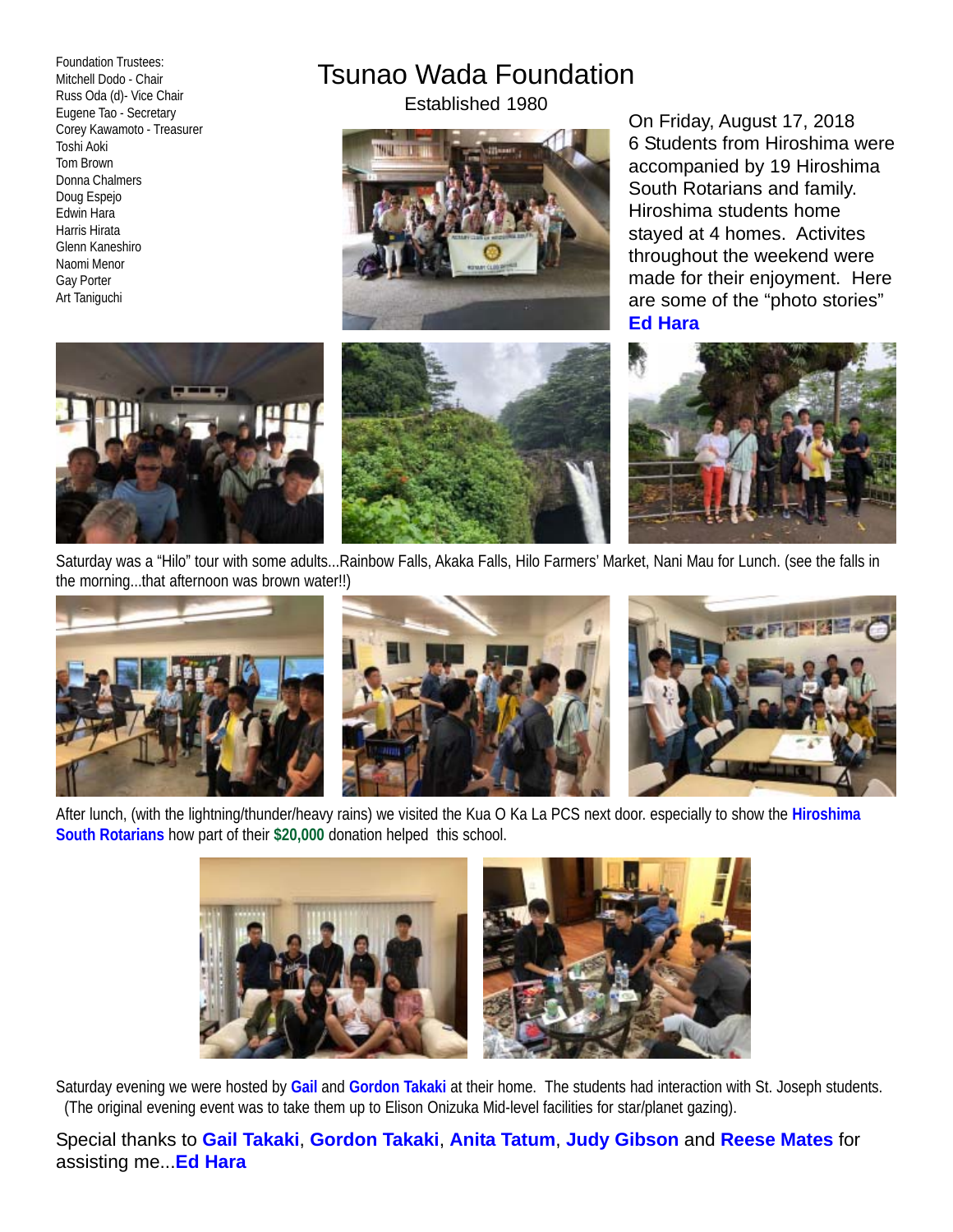



**Yuika Maekawa** (host **Mika Odaira** was working)





Host moms:**Raylynn Carvalho**,  **Reese Mates**, and T**abatha Van Veen**



**Kai Iwasaki with host Dylan Carvalho** Help bringing canoe to shore... Host, Kala Van Veen with Hiroto Ino



Host **Hannah Mates**, **Takehiro Natsu**, **Kima Matsumoto** and **Kota Yamane**







A big **MAHALO** to **Wally Wong** and his 2 crew mates for making this "one of a kind experience" for the students!!!



Sunday, August 19 - **Great day for sailing!!!**

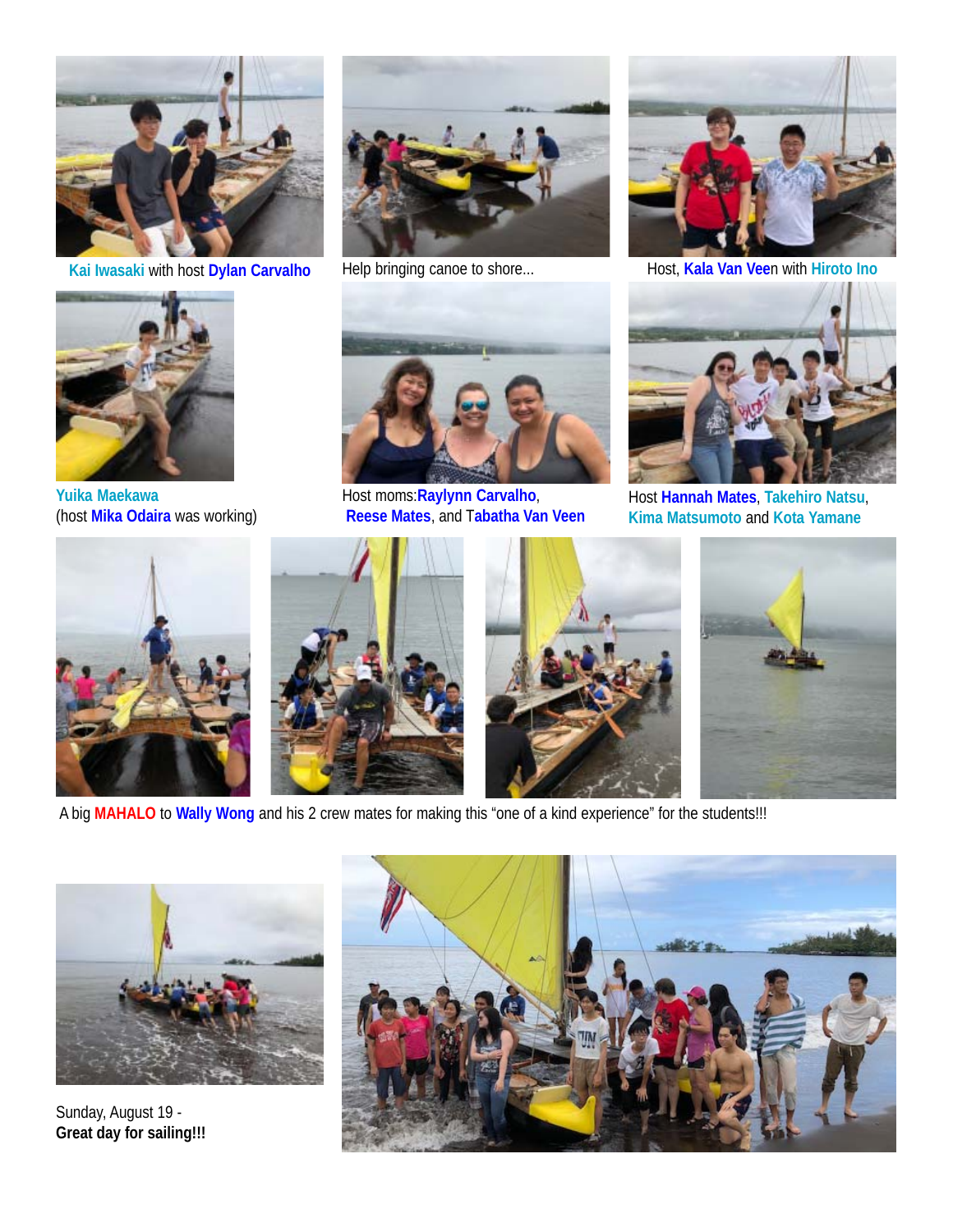

After a filling Subway Sandwich lunch and chips (thanks to **Steve Handy**), the students had more activities until 3:00 pm



Sunday evening was again hosted by **Gail** and **Gordon** - This "ALL Family potluck" event was enjoyed by everyone...we even had Ice Shave!! WHS Interactors and St. Joseph students and host family students joined in for the group photo.



Monday was "school day" at Waiakea High School. We even had lunch at the cafeteria - see the Great food we had!! After lunch, host students took the Hiroshima students with them to class. After school, we went to **Dale Olive's** class for some "neat science"... *droid racing... was fun watch students so intently trying to control while racing against their opponent.*